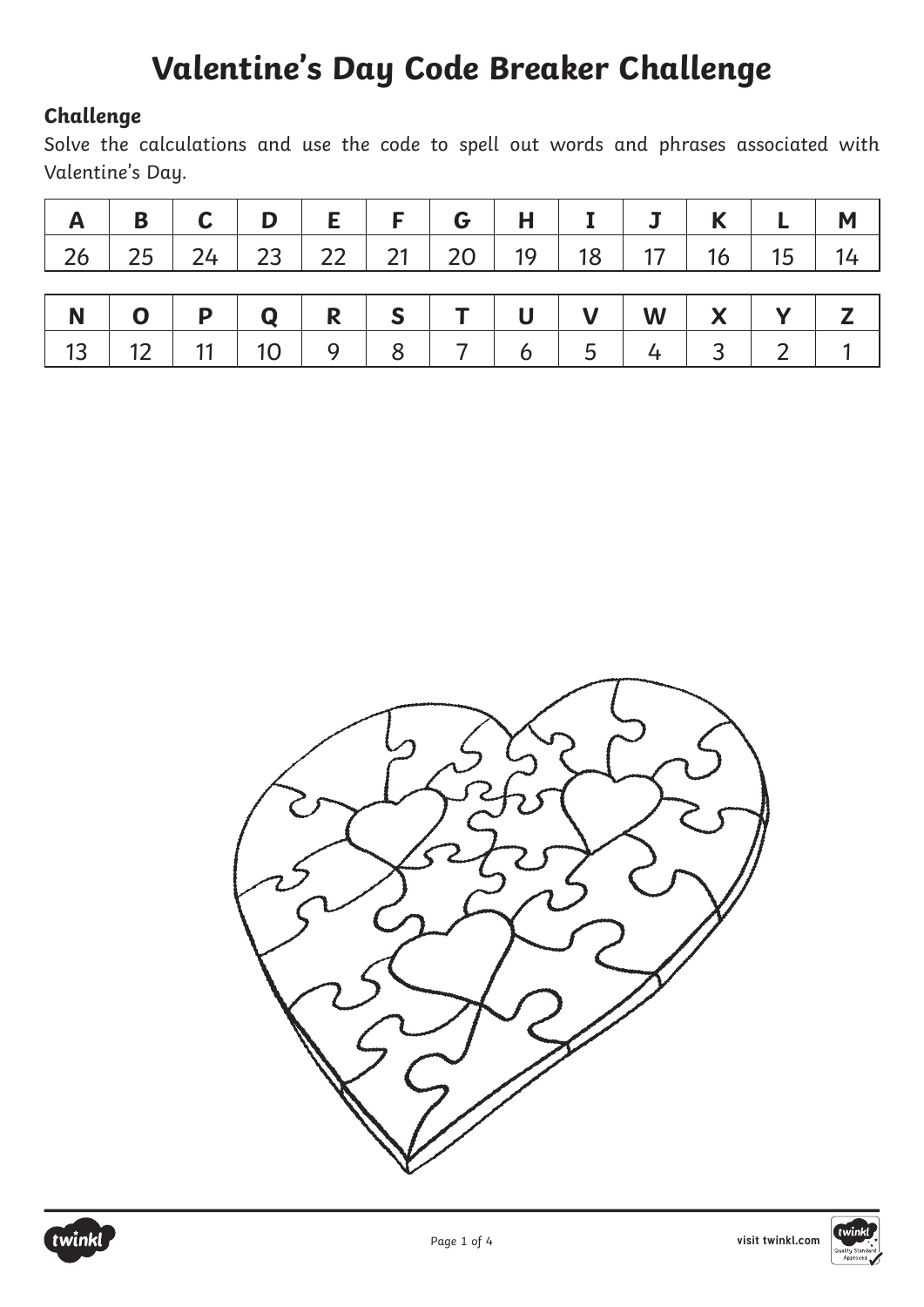|               | <b>Answer</b> | Letter |
|---------------|---------------|--------|
| $45 \div 3$   |               |        |
| $60 \div 5$   |               |        |
| $25 \div 5$   |               |        |
| $11 \times 2$ |               |        |

| 3.           | <b>Answer</b> | Letter |
|--------------|---------------|--------|
| $63 \div 7$  |               |        |
| $2 * 6$      |               |        |
| $32 \div 4$  |               |        |
| 88 : 4       |               |        |
| $2 \times 4$ |               |        |

| 5.                 | <b>Answer</b> | Letter |
|--------------------|---------------|--------|
| $(6 \times 3) + 1$ |               |        |
| $66 \div 3$        |               |        |
| $52 \div 2$        |               |        |
| $27 \div 3$        |               |        |
| $42 \div 6$        |               |        |

| 2.           | <b>Answer</b> | Letter |
|--------------|---------------|--------|
| $4 \times 4$ |               |        |
| $6 \times 3$ |               |        |
| $40 \div 5$  |               |        |
| 72 ÷ 9       |               |        |

| 4.                   | <b>Answer</b> | <b>Letter</b> |
|----------------------|---------------|---------------|
| $8 \times 3$         |               |               |
| $(60 \div 3) - 1$    |               |               |
| $72 \div 6$          |               |               |
| $6 \times 4$         |               |               |
| $144 \div 12$        |               |               |
| $(2 + 3) \times 3$   |               |               |
| $104 \div 4$         |               |               |
| $(2 \times 10) - 13$ |               |               |
| $110 \div 5$         |               |               |



**Words:** 

|                                                                                           | $B$ $C$ $D$ $E$ $F$ $G$ $H$ $I$ $J$ $K$ $L$ $M$ |  |  |  |  |  |
|-------------------------------------------------------------------------------------------|-------------------------------------------------|--|--|--|--|--|
| 26   25   24   23   22   21   20   19   18   17   16   15   14                            |                                                 |  |  |  |  |  |
| $N$ 0                                                                                     | $P   Q   R   S   T   U   V   W   X   Y   Z$     |  |  |  |  |  |
| $13 \mid 12 \mid 11 \mid 10 \mid 9 \mid 8 \mid 7 \mid 6 \mid 5 \mid 4 \mid 3 \mid 2 \mid$ |                                                 |  |  |  |  |  |

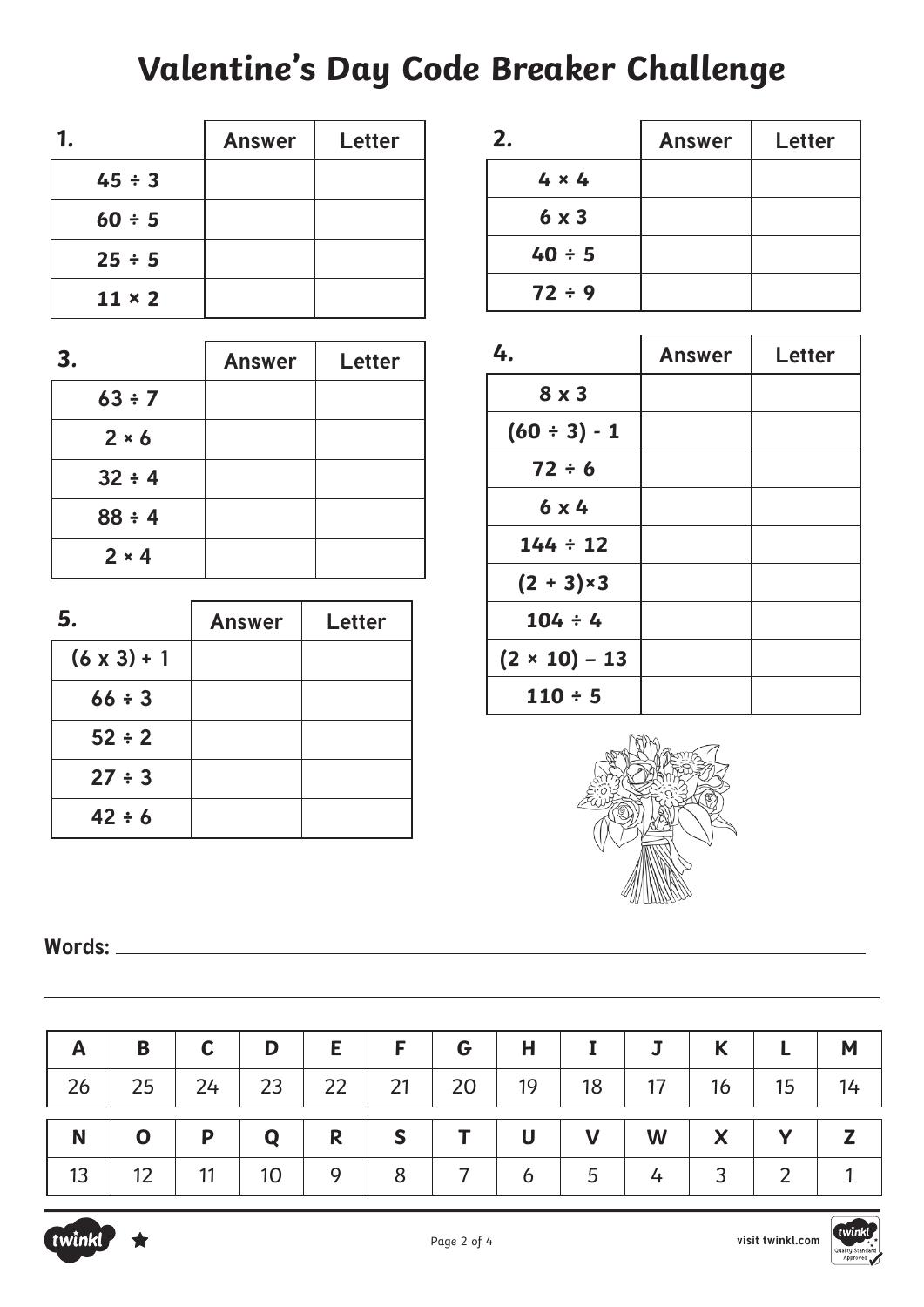| 1               | <b>Answer</b> | Letter |
|-----------------|---------------|--------|
| $240 \div 10$   |               |        |
| $600 \div 100$  |               |        |
| $1.1 \times 10$ |               |        |
| $180 \div 10$   |               |        |
| $2.3 * 10$      |               |        |
| $800 \div 100$  |               |        |
| $2600 \div 100$ |               |        |
| $0.09 * 100$    |               |        |
| $90 \div 10$    |               |        |
| $1.2 * 10$      |               |        |
| $400 \div 100$  |               |        |

| З.               | <b>Answer</b> | Letter |
|------------------|---------------|--------|
| $2600 \div 100$  |               |        |
| $0.13 * 100$     |               |        |
| $1.2 * 10$       |               |        |
| $130 \div 10$    |               |        |
| $200 \div 100$   |               |        |
| $0.14 * 100$     |               |        |
| $0.12 * 100$     |               |        |
| $6000 \div 1000$ |               |        |
| $0.08 * 100$     |               |        |

| 2.                | Answer | <b>Letter</b> |
|-------------------|--------|---------------|
| $0.11 \times 100$ |        |               |
| $1.2 \times 10$   |        |               |
| $0.22 \times 100$ |        |               |
| $700 \div 100$    |        |               |
| $0.9 \times 10$   |        |               |
| $0.2 * 10$        |        |               |

| 4.                  | Answer | Letter |
|---------------------|--------|--------|
| $0.23 \times 100$   |        |        |
| $1200 \div 100$     |        |        |
| $0.001 \times 1000$ |        |        |
| $2200 \div 100$     |        |        |
| $0.13 \times 100$   |        |        |
| $900 \div 100$      |        |        |
| $0.22 \times 100$   |        |        |
| $2300 \div 100$     |        |        |
| $9000 \div 1000$    |        |        |
| $120 \div 10$       |        |        |
| $0.08 \times 100$   |        |        |
| $2200 \div 100$     |        |        |
| $0.8 * 10$          |        |        |

**Words:** 

| $\mathsf{A}$                                                   | $\mathbf{B}$      |                     |  |  | $C   D   E   F   G   H   I   J   K   L   M$ |  |           |  |
|----------------------------------------------------------------|-------------------|---------------------|--|--|---------------------------------------------|--|-----------|--|
| 26   25   24   23   22   21   20   19   18   17   16   15   14 |                   |                     |  |  |                                             |  |           |  |
|                                                                | $N$ 0             |                     |  |  |                                             |  |           |  |
|                                                                | $13 \mid 12 \mid$ | 11   10   9   8   7 |  |  | $6 \mid 5 \mid 4 \mid$                      |  | 3   2   1 |  |

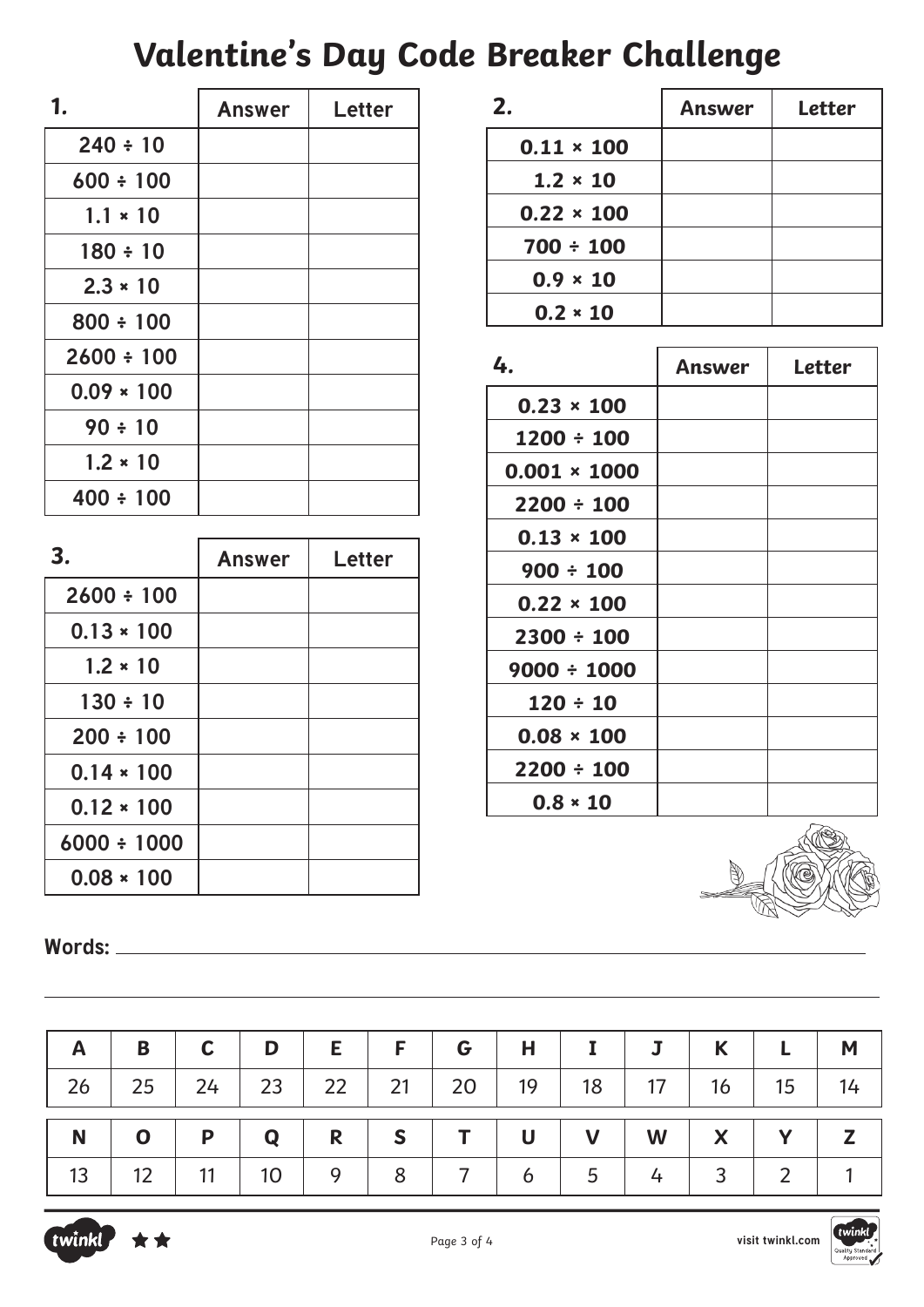|        | 4<br>$\sigma$<br>36 | 10<br>$\sigma$<br>120 | $\overline{3}$<br>of<br>24 | 5<br>of<br>110 | 4<br>$\circ$ f<br>32 | $\overline{10}$<br>of<br>260 | 7<br>of<br>63 | 1<br>$\overline{2}$<br>of<br>44 | $\overline{8}$<br>of<br>72 | 4<br>of<br>88 | $\overline{2}$<br>of<br>46 |
|--------|---------------------|-----------------------|----------------------------|----------------|----------------------|------------------------------|---------------|---------------------------------|----------------------------|---------------|----------------------------|
| Answer |                     |                       |                            |                |                      |                              |               |                                 |                            |               |                            |
| Letter |                     |                       |                            |                |                      |                              |               |                                 |                            |               |                            |

|        | $\overline{4}$<br>of | 3<br>4<br>of | $\overline{3}$<br>of | 3<br>$\overline{5}$<br>of | $\overline{2}$<br>$\overline{10}$<br>of | 6<br>of | 4<br>of | $\overline{2}$<br>$\circ$ f | $\overline{3}$<br>of | $\overline{2}$<br>of |
|--------|----------------------|--------------|----------------------|---------------------------|-----------------------------------------|---------|---------|-----------------------------|----------------------|----------------------|
| Answer | 20                   | 24           | 18                   | 25                        | <b>110</b>                              | 42      | 32      | 52                          | 21                   | 44                   |
| Letter |                      |              |                      |                           |                                         |         |         |                             |                      |                      |

|        | $\frac{5}{10}$<br>of<br>50 | $rac{1}{3}$<br>of<br>45 | 6<br>of<br>36 | $\overline{4}$<br>$\circ$ f<br>88 | $\frac{2}{5}$<br>of<br>20 | $\overline{5}$<br>$\sigma$<br>30 | $\overline{2}$<br>10<br>of<br>100 | $\overline{2}$<br>$\overline{3}$<br>of<br>39 | $\frac{1}{3}$<br>$\sigma$<br>27 | 3<br>4<br>$\circ$ f<br>24 | $\circ$ f<br>32 |
|--------|----------------------------|-------------------------|---------------|-----------------------------------|---------------------------|----------------------------------|-----------------------------------|----------------------------------------------|---------------------------------|---------------------------|-----------------|
| Answer |                            |                         |               |                                   |                           |                                  |                                   |                                              |                                 |                           |                 |
| Letter |                            |                         |               |                                   |                           |                                  |                                   |                                              |                                 |                           |                 |

Can you finish the Valentine's rhyme?

| $\mathsf{A}$ | $\mathsf{B}$                                              | $\mathsf{C}$ | D | $E$   $F$   $G$   $H$   $I$   $J$   $K$   $L$   $M$ |  |  |  |  |
|--------------|-----------------------------------------------------------|--------------|---|-----------------------------------------------------|--|--|--|--|
| 26           | 25   24   23   22   21   20   19   18   17   16   15   14 |              |   |                                                     |  |  |  |  |
|              |                                                           |              |   |                                                     |  |  |  |  |
| $\mathbf N$  | $\overline{\phantom{a}}$                                  |              |   |                                                     |  |  |  |  |